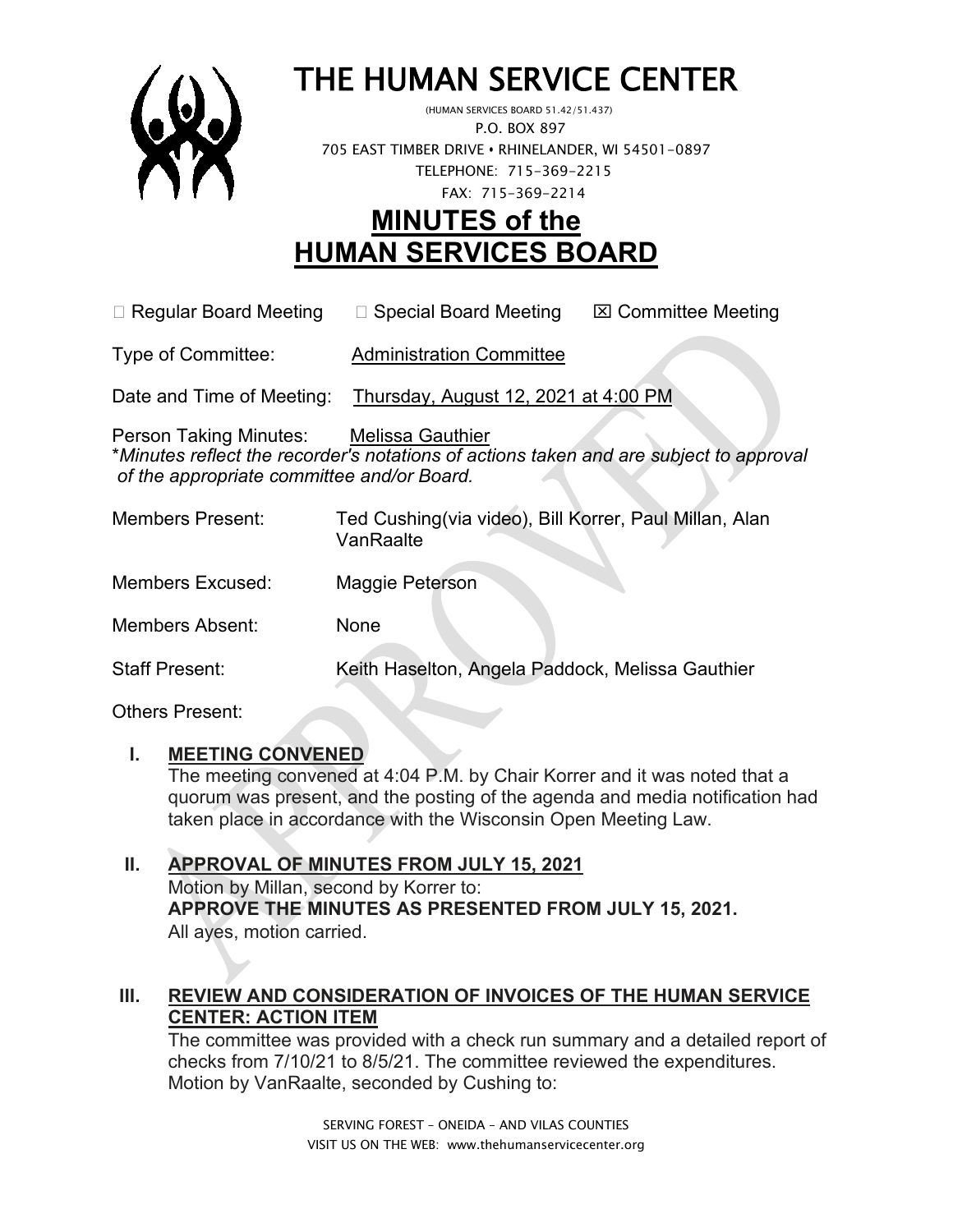#### **APPROVE THE 7/10/21 to 8/5/21 INVOICES OF THE HUMAN SERVICE CENTER IN THE AMOUNT OF \$871,630.78.**

All ayes, motion carried.

## **IV. FINANCIAL UPDATE**

Haselton provided the committee with a financial update. The members were given a handout that outlined the Statement of Net Position and Statement of Activities by program. Haselton noted that through June 2021, HSC is reporting a surplus of \$524,000. Haselton also reported that hospitalizations remain low and the Medicaid coverage of residential substance use disorder treatment has contributed to the surplus.

## **V. 2022 SYSTEMS BUDGET: ACTION ITEM**

Haselton reported on the proposed 2022 Systems Budget. A handout breaking down the proposed budget was provided to the committee members. Haselton and Paddock provided a brief overview of how the budget calculations were made, noting the Systems budget is reallocated based on headcount and included within the BH and DD budgets. The committee reviewed the budget as proposed. The committee discussed the budget.

Motion by VanRaalte, second by Millan to:

#### **APPROVE THE 2022 SYSTEMS BUDGET AS PRESENTED IN THE AMOUNT OF \$1,260,553.**

All ayes, motion carried.

#### **VI. 2022 DEVELOPMENTAL DISABILITIES BUDGET: ACTION ITEM**

Haselton presented the 2022 Developmental Disabilities Budget to the committee members. The committee reviewed and discussed the budget as proposed. Motion by Cushing, second by Millan to:

#### **APPROVE THE 2022 DEVELOPMENTAL DISABILITY BUDGET AS PRESENTED IN THE AMOUNT OF \$3,093,104 AND FORWARD TO BOARD FOR APPROVAL.**

All ayes, motion carried.

#### **VII. 2022 BEHAVIORAL HEALTH BUDGET: ACTION ITEM**

Haselton presented the 2022 Behavioral Health Budget to the committee members. The committee reviewed and discussed the budget as proposed. Motion by Millan, second by VanRaalte to:

**APPROVE THE 2022 BEHAVIORAL HEALTH BUDGET AS PRESENTED IN THE AMOUNT OF \$7,769,722 AND FORWARD TO BOARD FOR APPROVAL.** All ayes, motion carried.

#### **VIII. CLOSED SESSION**